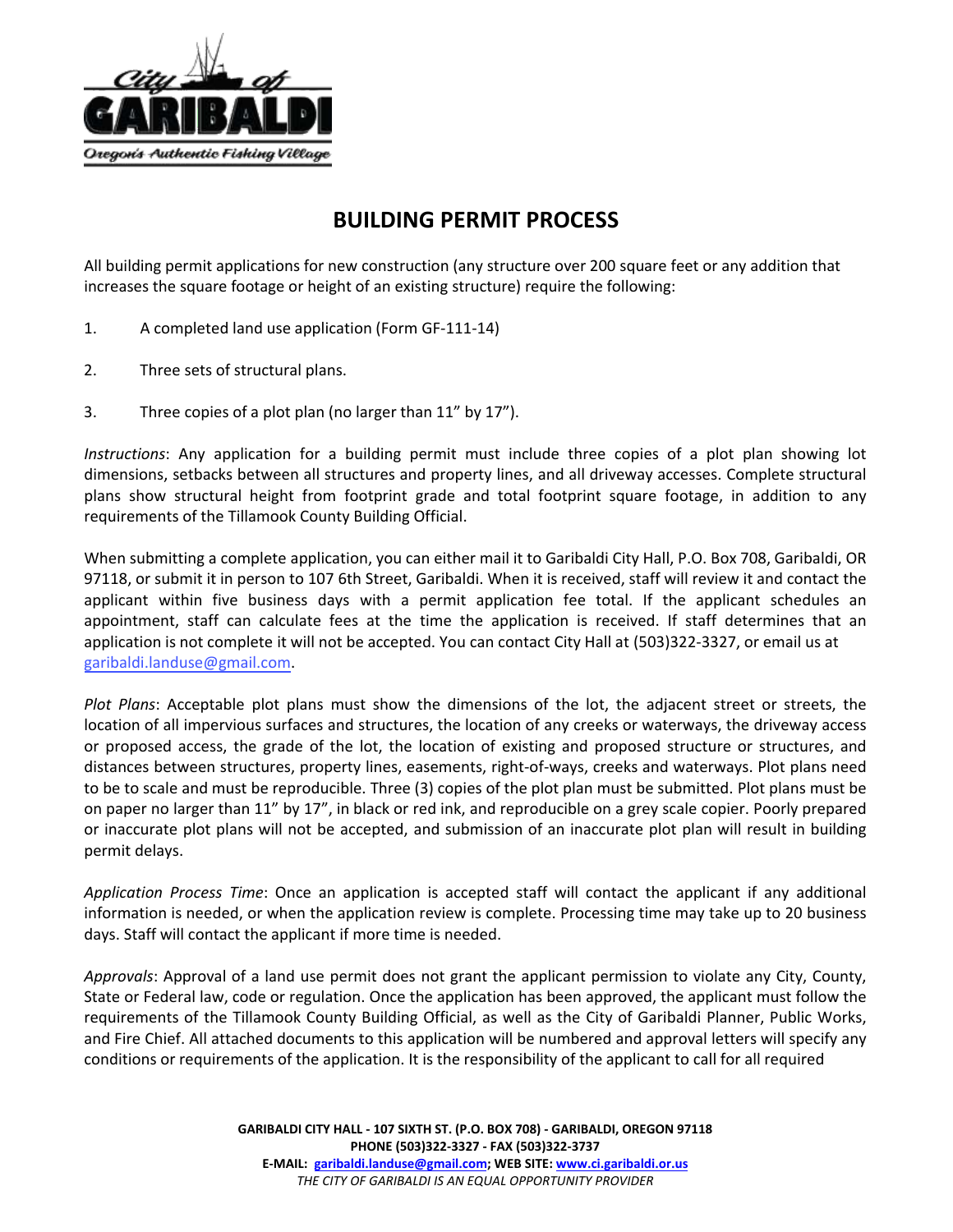inspections and to ensure that this permit receives final approval upon the completion of construction/placement.

*Building Code Approval*: Building Code is regulated by the Tillamook County Building Official, who serves as the City of Garibaldi's Building Official. The City of Garibaldi accepts the building permit application for Tillamook County. City staff is unable to offer any recommendations or advice regarding building code. If you have any questions regarding building code, you will need to contact Tillamook County Community Development at (503)842-3408.

*Land Use Approval*: The City of Garibaldi regulates land use within the City limits of Garibaldi. The City's Contract Planner is Scott Fregonese. He is available via email at [garibaldi.landuse@gmail.com](mailto:blake@ci.garibaldi.or.us). New construction may require a site visit by the City Planner to determine if the application matches the existing conditions of the property. New construction may require a site visit by the City Engineer/Planner and/or the Fire Chief of Garibaldi.

For any new structure the City of Garibaldi requires the following:

- 1. The property lines be clearly marked with the use of stakes and string. Each corner of the lot needs to have a stake placed where the property pin is located. Do not disturb the property pin while placing the stake. If you are unable to locate the property pins, then you *must* have a licensed surveyor locate the pins or place new ones. If there is any question as to the location of the property pins, the City reserves the right to require the property owner to re-survey the property at their own expense.
- 2. The proposed location of the new structure be clearly marked before the City Planner makes a site visit. The footprint of the structure must be indicated with the use of stakes and string. The building permit applicant is responsible for ensuring that the structure is built in the location indicated on the submitted plan, at the time of the City Planner's site visit.
- 3. The average grade along the finished building's foundation must be calculated by the applicant. The City Planner reserves the right to require an elevation certification by a licensed surveyor. If the proposed structure is more than 18 feet in height, this certification is mandatory, as of 3/31/2010.

*System Development Charges*: Any new residential structure or new commercial structure is subject to system development charges (SDCs). For more information, please see the City's "*System Development Charges in Garibaldi*" fact sheet. Additions may be subject to SDCs if they are commercial or if they create an additional residential unit, as defined by the City's zoning code. For more information about SDCs please contact the City Planner.

## **BUILDING IN THE R-1 ZONE**

Some of the basic requirements for building in the R-1 (Medium Residential) zone are listed below. This page serves as a basic guide to land use for this zone in the City of Garibaldi. However, additional requirements may apply. For additional information on building in this zone, or for information regarding building in other zones within Garibaldi, please contact the City Planner.

*Accessory Structures*: These structures are allowed and require land use permits, and in some cases structural permits. Accessory structures over 120 square feet must meet certain requirements to be allowed. Most structures under 200 square feet do not require a structural building permit.

*Height*: The maximum allowable height of a structure in the R-1 zone is 24 feet. When located on a slope, height is determined based on an average height of all sides of the building.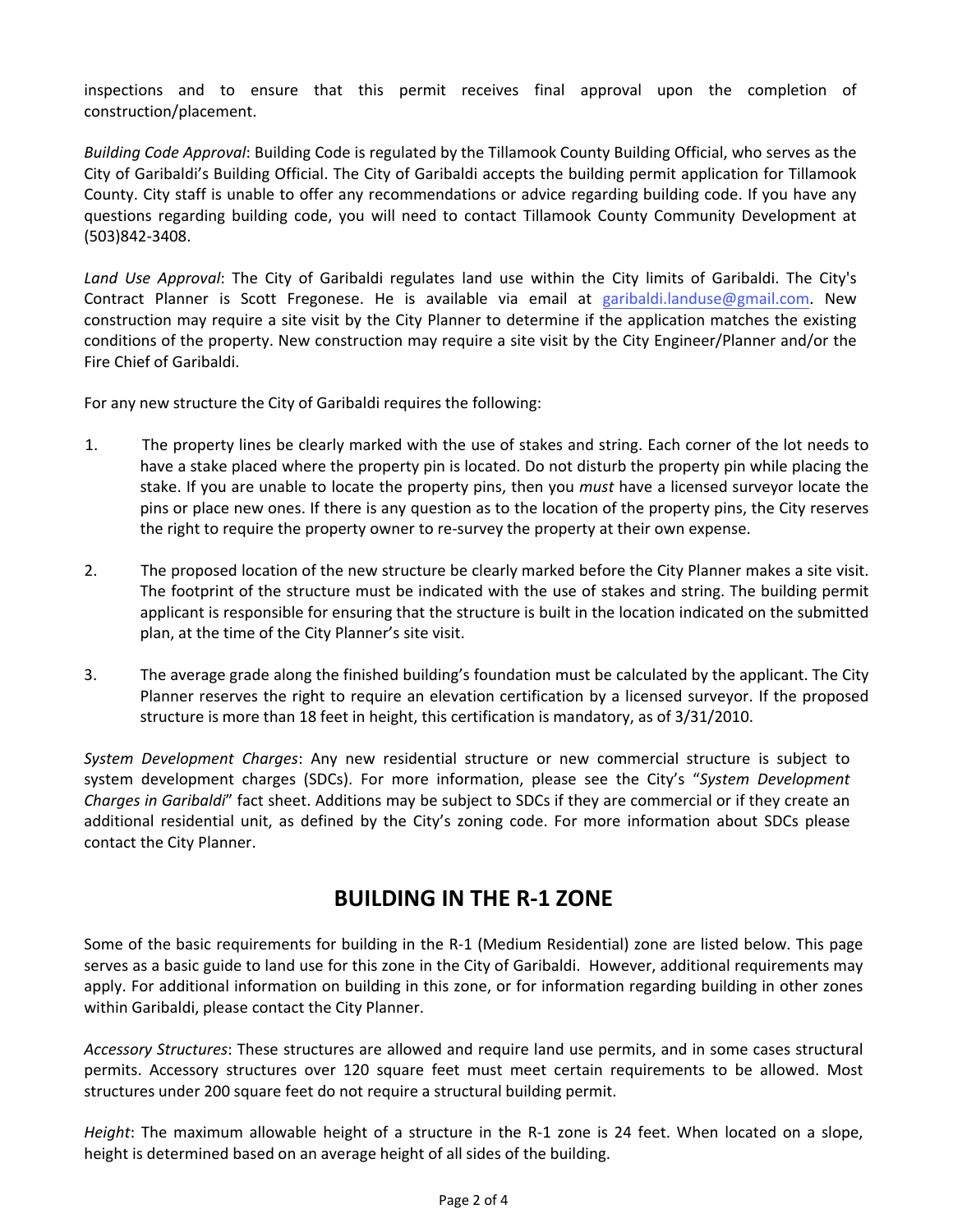*Setbacks*: All structures in the R-1 zone must be at least 10 feet from any street property line, 5 feet from any



side or rear property line, and 6 feet from any other structure.

Architectural features (chimneys, bay windows, eaves, gutters, etc…) can project up to 24 inches into a required setback, and unsupported eaves can project up to one half the distance of a required setback.

Riparian (streamside) zones require a setback of 15 feet from the top of the bank. The City Planner will establish the top of the bank during the site inspection; however, the bank is generally observable, and the top of the bank would be the highest possible waterline of the creek. Certain activities, such as building a structure that is not specifically used to access the water, are prohibited in the riparian zone. There are also limitations on which types of vegetation that can be removed or planted in a riparian zone.

*Water and Sewer*: These services are provided through the City of Garibaldi. Garibaldi code requires each building to have an independent sewer service to the sewer main in the street. Structures that are connected are generally considered to be one structure for this purpose. Each dwelling unit is required to pay a separate charge, and new residential units must have separate water services.

*Impervious Surface*: The R-1 zone requires that at least one-half of the surface of any lot be permeable to storm water.

*Number of Residential Units Allowed*: no more than one residential unit is allowed on lots up to 7,499 square feet. No more than two residential units are allowed on lots up to 9,999 square feet, and no more than three units are allowed up to 11,499 square feet. For every 1,500 square feet more than 10,000 square feet, an additional unit can be allowed.

Single family and duplex structures are allowed outright. However, additional units are only allowed only through a conditional use granted by the Garibaldi Planning Commission.

An accessory dwelling unit is allowed in the R-1 zone as well. They are defined as small, secondary units on a single-family lot, and are usually the size of a studio apartment. The additional unit can be a detached cottage, a unit attached to a garage, or in a portion of the existing house. This unit cannot exceed 33% of the floor area of the primary residential unit, or 600 square feet, whichever is greater. These units cannot be used as vacation rentals and cannot be sold or otherwise separated from the primary property.